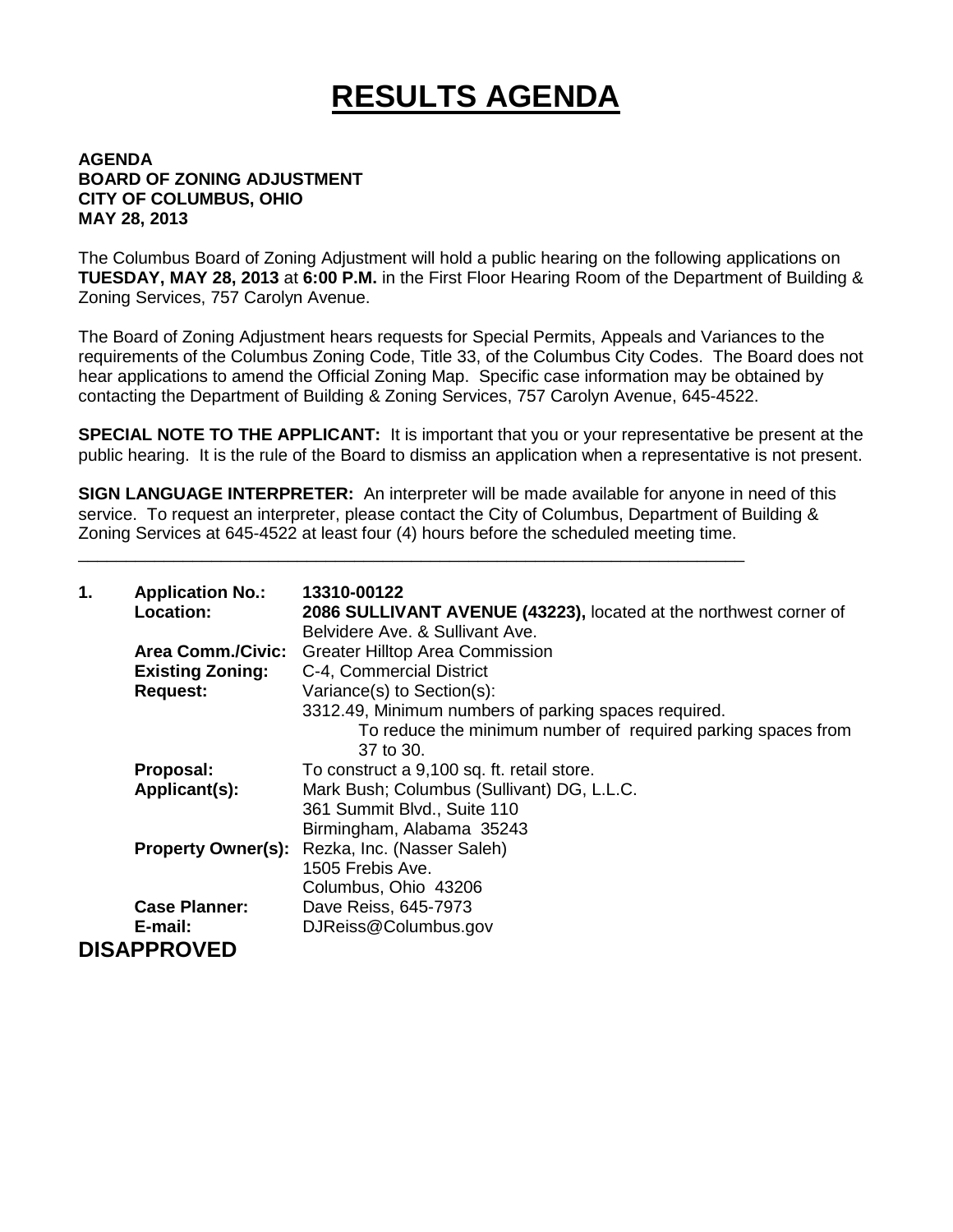| 2. | <b>Application No.:</b>   | 13310-00151                                                              |
|----|---------------------------|--------------------------------------------------------------------------|
|    | Location:                 | 3849 MAIZE ROAD (43224), located at the southwest corner of Norris Dr.   |
|    |                           | & Maize Rd.                                                              |
|    | <b>Area Comm./Civic:</b>  | North Linden Area Commission                                             |
|    | <b>Existing Zoning:</b>   | SR, Suburban Residential District                                        |
|    | <b>Request:</b>           | Variances(s) to Section(s):                                              |
|    |                           | 3312.13, Driveway.                                                       |
|    |                           | To allow a driveway extension to not serve as a corridor between         |
|    |                           | the right-of-way to a garage or off-street parking space.                |
|    |                           | 3321.07, Landscaping.                                                    |
|    |                           | To allow the lot area between the required building line and the         |
|    |                           | street line to be paved.                                                 |
|    | Proposal:                 | To allow a 12 ft. by 19 ft. driveway extension to serve as a turn-around |
|    |                           | which does not lead to a parking space.                                  |
|    | Applicant(s):             | Darlene A. Kura                                                          |
|    |                           | 3849 Maize Rd.                                                           |
|    |                           | Columbus, Ohio 43224                                                     |
|    | <b>Property Owner(s):</b> | Same as applicant.                                                       |
|    | <b>Case Planner:</b>      | Dave Reiss, 645-7973                                                     |
|    | E-mail:                   | DJReiss@Columbus.gov                                                     |
|    | <b>APPROVED</b>           |                                                                          |

| 3. | <b>Application No.:</b>   | 13311-00157                                                          |
|----|---------------------------|----------------------------------------------------------------------|
|    | <b>Location:</b>          | 3039 FAIRWOOD AVE. (43207), located on the west side of Fairwood     |
|    |                           | Avenue, approximately 650 south of Watkins Road.                     |
|    | <b>Area Comm./Civic:</b>  | Far South Columbus Area Commission                                   |
|    | <b>Existing Zoning:</b>   | R-2, Residential District                                            |
|    | <b>Request:</b>           | Special Permit(s) to Section(s):                                     |
|    |                           | 3389.15, Expansion or relocation of nonconforming uses.              |
|    |                           | To allow the reconfiguration and expansion of nonconforming          |
|    |                           | buildings.                                                           |
|    | Proposal:                 | To raze and rebuild existing non-conforming structures.              |
|    | Applicant(s):             | Columbia Gas Transmission Corp., LLC. And Columbia Gas of Ohio, Inc. |
|    |                           | c/o Melissa Thompson                                                 |
|    |                           | 200 Civic Center Drive                                               |
|    |                           | Columbus, Ohio 43215                                                 |
|    | <b>Property Owner(s):</b> | Applicant                                                            |
|    | <b>Case Planner:</b>      | Jamie Freise, 645-6350                                               |
|    | E-mail:                   | JFFreise@Columbus.gov                                                |
|    | <b>APPROVED</b>           |                                                                      |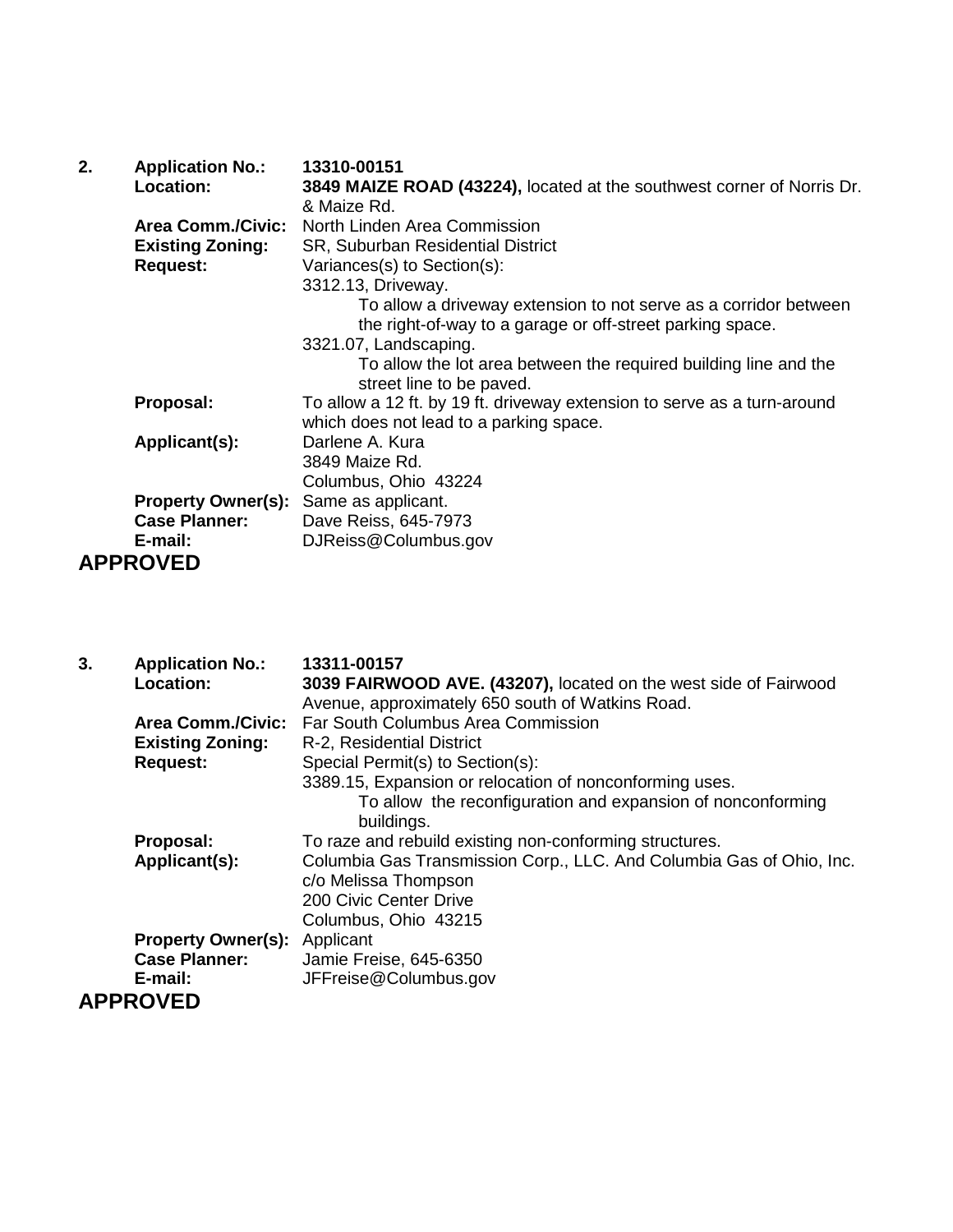| 4. | <b>Application No.:</b>   | 13311-00167                                                       |
|----|---------------------------|-------------------------------------------------------------------|
|    | Location:                 | 1000 JOYCE AVE. (43219), located at the northeast corner of Joyce |
|    |                           | Avenue and East Fifth Avenue                                      |
|    | <b>Area Comm./Civic:</b>  | North Central Area Commission                                     |
|    | <b>Existing Zoning:</b>   | M, Manufacturing District                                         |
|    | <b>Request:</b>           | Special Permit(s) to Section(s):                                  |
|    |                           | 3389.07, Impound lot, junk yard or salvage yard.                  |
|    |                           | To permit a salvage yard.                                         |
|    |                           | 3392.12, Prohibited location                                      |
|    |                           | To permit a junk/salvage yard to be located within 600 feet of    |
|    |                           | residentially zoned property (250 feet).                          |
|    | Proposal:                 | To permit a salvage yard for scrap metal.                         |
|    | Applicant(s):             | 1000 Joyce Avenue, LLC.                                           |
|    |                           | 1000 Joyce Avenue                                                 |
|    |                           | Columbus, Ohio 43219                                              |
|    | <b>Property Owner(s):</b> | Fengwei Weaver                                                    |
|    |                           | 1000 Joyce Avenue                                                 |
|    |                           | Columbus, Ohio 43219                                              |
|    | <b>Case Planner:</b>      | Jamie Freise, 645-6350                                            |
|    | E-mail:                   | JFFreise@Columbus.gov                                             |
|    | <b>POSTPONED</b>          |                                                                   |

| 5.            | <b>Application No.:</b>   | 13310-00171                                                          |
|---------------|---------------------------|----------------------------------------------------------------------|
|               | Location:                 | 4583 PARKWICK DRIVE (43228), located on the west side of Parkwick    |
|               |                           | Drive, approximately 500 feet south of Teller Drive.                 |
|               | <b>Area Comm./Civic:</b>  | Greater Hilltop Area Commission.                                     |
|               | <b>Existing Zoning:</b>   | R-2, Residential District                                            |
|               | <b>Request:</b>           | Variance(s) to Section(s):                                           |
|               |                           | 3332.27, Rear yard.                                                  |
|               |                           | To reduce the total lot area deditcated to rear yard from 25% (1250  |
|               |                           | sf) to 19.5% (975 sf).                                               |
|               | Proposal:                 | To construct a covered walk-out stairway and allow an existing deck. |
|               | Applicant(s):             | Fabiola Mongui                                                       |
|               |                           | 4583 Parkwick Drive                                                  |
|               |                           | Columbus, Ohio 43228                                                 |
|               | <b>Property Owner(s):</b> | Applicant                                                            |
|               | <b>Case Planner:</b>      | Jamie Freise, 645-6350                                               |
|               | E-mail:                   | JFFreise@Columbus.gov                                                |
| <b>TABLED</b> |                           |                                                                      |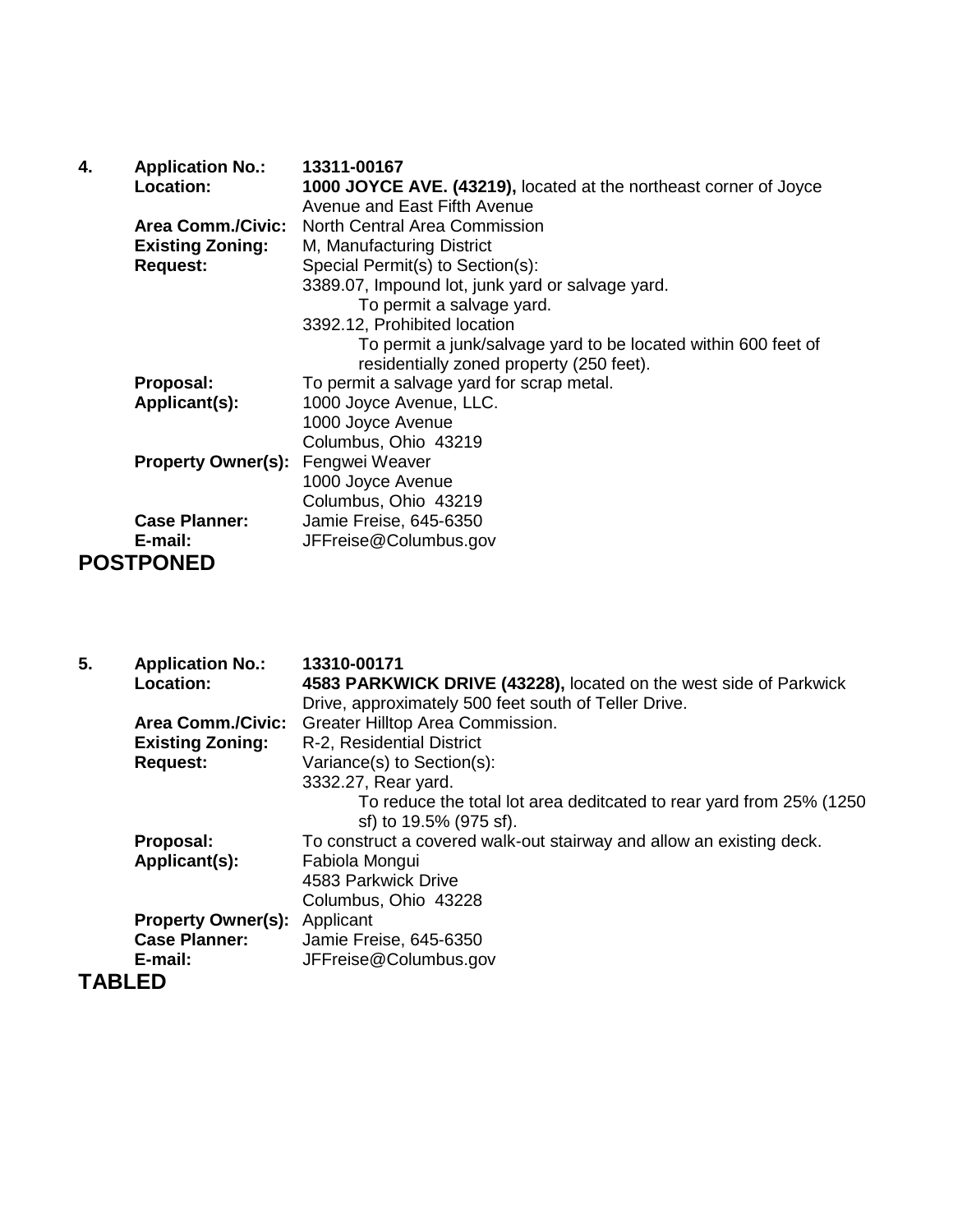| 6. | <b>Application No.:</b><br>Location:                                   | 13310-00172<br>237 NORTH CHAMPION AVENUE (43203), located on the west side of<br>Champion Ave., at the terminii of Hawthorne Ave. and of Phale D. Hale Dr.                                                                       |
|----|------------------------------------------------------------------------|----------------------------------------------------------------------------------------------------------------------------------------------------------------------------------------------------------------------------------|
|    | <b>Area Comm./Civic:</b><br><b>Existing Zoning:</b><br><b>Request:</b> | <b>Near East Area Commission</b><br><b>ARLD, Apartment Residential District</b><br>Variances(s) to Section(s):<br>3333.26, Height district.<br>To increase the allowable height of a building from a maximum of                  |
|    |                                                                        | 35 ft.; to allow the overall height to be 55 ft.<br>3312.49, Minimum numbers of parking spaces required.<br>To reduce the minimimum number of parking spaces from 156 to 70<br>$(86$ spaces).                                    |
|    |                                                                        | 3312.27, Parking setback line.<br>To reduce the minimum parking setback for a parking lot from 25 ft.<br>to $5$ ft.                                                                                                              |
|    |                                                                        | 3333.17, Building lines; definitions.<br>To reduce the minimum building setback from 30 ft. to 20 ft. along<br>Champion Ave. and to 23 ft. along Ohio Ave.                                                                       |
|    | Proposal:<br>Applicant(s):                                             | To construct a multi-family apartment building.<br>Thomas Williamson; c/o Columbus Metropolitan Housing Authority<br>880 E. 11th Ave.<br>Columbus, Ohio 43211                                                                    |
|    | <b>Property Owner(s):</b><br><b>Case Planner:</b><br>E-mail:           | Same as applicant.<br>Dave Reiss, 645-7973<br>DJReiss@Columbus.gov                                                                                                                                                               |
|    | <b>APPROVED</b>                                                        |                                                                                                                                                                                                                                  |
| 7. | <b>Application No.:</b><br>Location:                                   | 13310-00174<br>1067 SULLIVANT AVE. (43223), located at the southeast corner of<br>Sullivant Avenue and Cypress Avenue.                                                                                                           |
|    | <b>Area Comm./Civic:</b><br><b>Existing Zoning:</b><br><b>Request:</b> | <b>Franklinton Area Commission</b><br>C-4, Commercial District<br>Variance(s) to Section(s):<br>3312.49, Minimum numbers of parking spaces required.<br>To reduce the minimum number of required parking spaces from 25<br>to 4. |

to 4. 3312.43, Required surface for parking. To allow a gravel parking lot. 3321.07, Landscaping. To provide no landscaping along the lot area between a required building line and a street line. **Proposal:** To convert a non-conforming residential building to a mixed use residential/office building. **Applicant(s):** SPGB Architects, LLC, c/o Michelle Schumaker 4333 Tuller Road Ste. B Dublin, Ohio 43017

**Property Owner(s):** Lower Lights Ministries 1066 Bellows Avenue Columbus, Ohio 43223 **Case Planner:** Jamie Freise, 645-6350<br>**E-mail:** JFFreise@Columbus.go **E-mail:** JFFreise@Columbus.gov

## **APPROVED**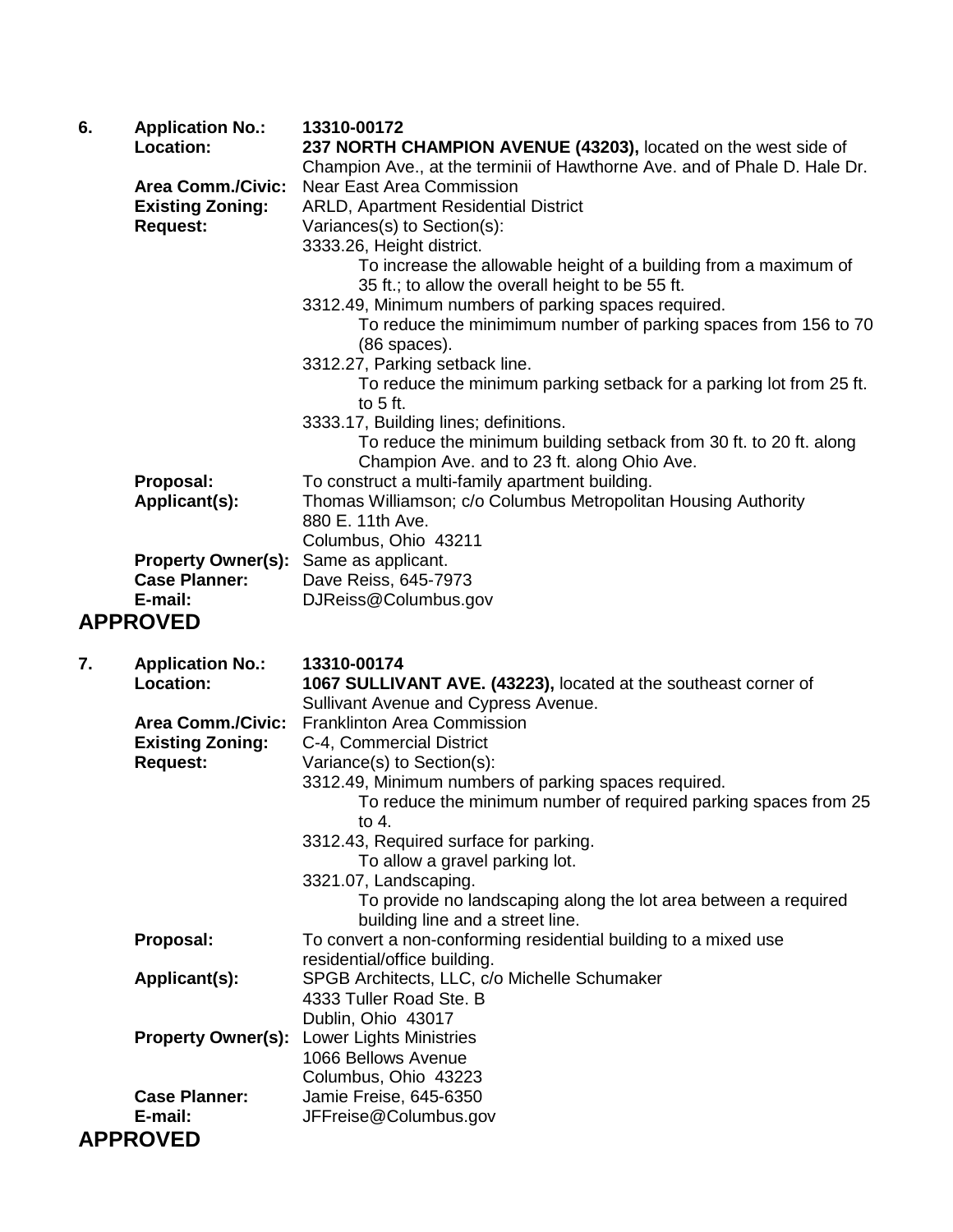| 8. | <b>Application No.:</b>   | 13310-00177                                                                   |
|----|---------------------------|-------------------------------------------------------------------------------|
|    | Location:                 | 2572 SULLIVANT AVENUE (43204), located at the northwest corner of S.          |
|    |                           | Richardson Ave. and Sullivant Ave.                                            |
|    | <b>Area Comm./Civic:</b>  | <b>Greater Hilltop Area Commission</b>                                        |
|    | <b>Existing Zoning:</b>   | C-4, Commercial District                                                      |
|    | <b>Request:</b>           | Variance(s) to Section(s):                                                    |
|    |                           | 3312.49, Minimum numbers of parking spaces required.                          |
|    |                           | To reduce the required number of additional parking spaces from               |
|    |                           | 24 to 0. (6 parking spaces are provided.)                                     |
|    |                           | 3312.27, Parking setback line.                                                |
|    |                           | To reduce the minimum parking setback from 10 ft. to 0 ft.                    |
|    | Proposal:                 | To convert offices and retail space into a church sanctuary and associated    |
|    |                           | accessory facilities.                                                         |
|    | Applicant(s):             | Ohio Valley District of the Christian & Missionary Alliance; c/o Rev. Jeffrey |
|    |                           | L. Rowe                                                                       |
|    |                           | 663 S. Burgess Ave.                                                           |
|    |                           | Columbus, Ohio 43204                                                          |
|    | <b>Property Owner(s):</b> | Same as applicant.                                                            |
|    | <b>Case Planner:</b>      | Dave Reiss, 645-7973                                                          |
|    | E-mail:                   | DJReiss@Columbus.gov                                                          |
|    | <b>APPROVED</b>           |                                                                               |

| 9. | <b>Application No.:</b>   | 13310-00178                                                          |
|----|---------------------------|----------------------------------------------------------------------|
|    | Location:                 | 2120 COURTRIGHT ROAD (43232), located on the east side of Courtright |
|    |                           | Rd., approximately 650 ft. south of Groves Rd.                       |
|    | <b>Area Comm./Civic:</b>  | <b>Southeast Community Coalition</b>                                 |
|    | <b>Existing Zoning:</b>   | M-1, Manufacturing District                                          |
|    | <b>Request:</b>           | Variance(s) to Section(s):                                           |
|    |                           | 3365.21, Height and area regulations.                                |
|    |                           | To reduce the required building setback from 125 ft. to 100 ft.      |
|    | Proposal:                 | To construct a storage building.                                     |
|    | Applicant(s):             | Stack Buildings; c/o Mark Stack                                      |
|    |                           | 6600 Blacklick-Eastern Rd.                                           |
|    |                           | Pickerington, Ohio 43147                                             |
|    | <b>Property Owner(s):</b> | Samuel T. Wright, Jr.                                                |
|    |                           | 3705 Petzinger Rd.                                                   |
|    |                           | Columbus, Ohio 43232                                                 |
|    | <b>Case Planner:</b>      | Dave Reiss, 645-7973                                                 |
|    | E-mail:                   | DJReiss@Columbus.gov                                                 |
|    | <b>APPROVED</b>           |                                                                      |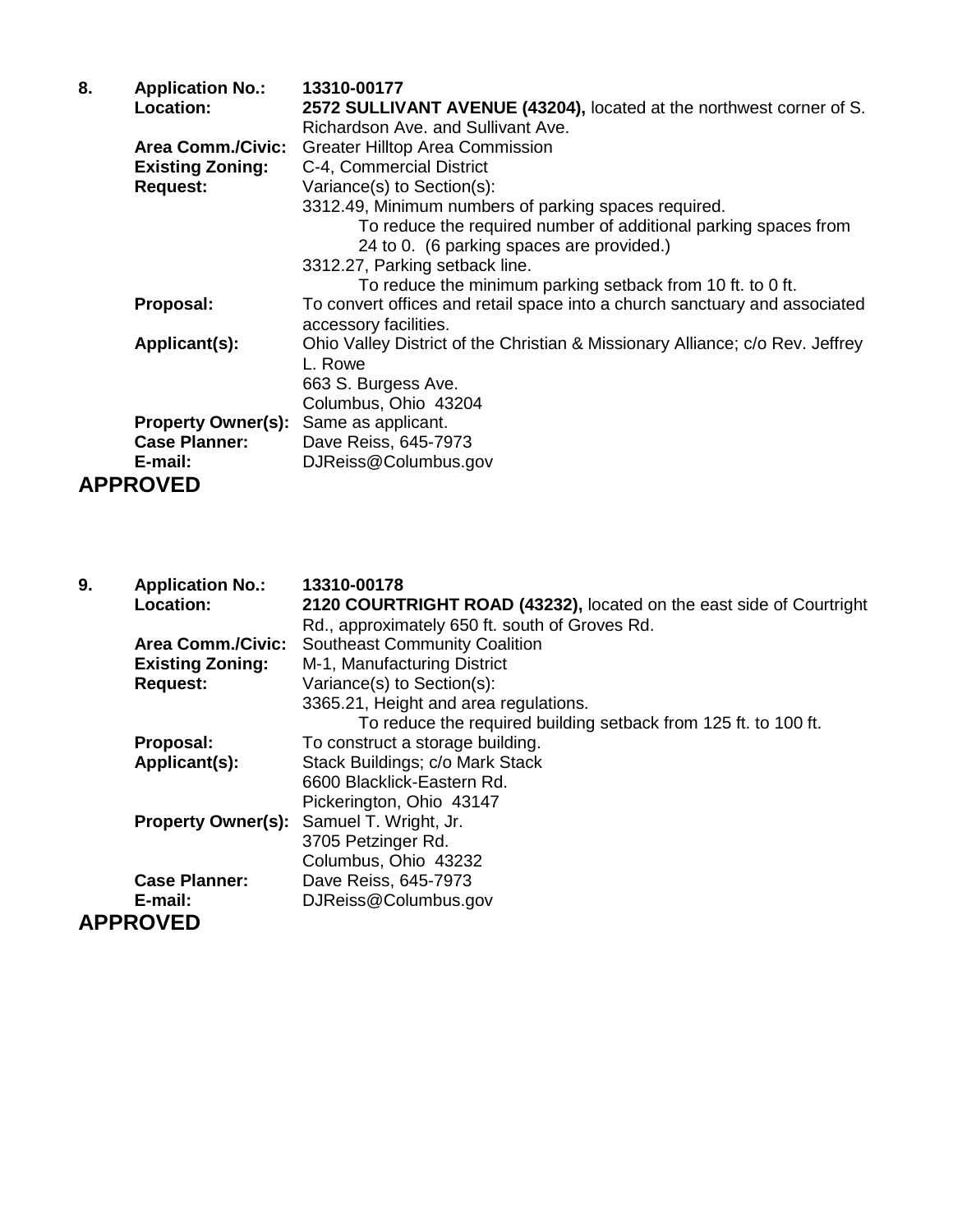| 10. | <b>Application No.:</b>   | 13311-00179                                                            |
|-----|---------------------------|------------------------------------------------------------------------|
|     | Location:                 | 3540 EAST 5TH AVENUE (43219), located at the northwest corner of       |
|     |                           | James Rd. & E. 5th Ave.                                                |
|     | <b>Area Comm./Civic:</b>  | <b>None</b>                                                            |
|     | <b>Existing Zoning:</b>   | M, Manufacturing District                                              |
|     | <b>Request:</b>           | Special Permit(s) to Section(s):                                       |
|     |                           | 3389.07, Impound lot, junk yard or salvage yard.                       |
|     |                           | To establish an auto and scrap metal salvage facility.                 |
|     | Proposal:                 | To establish a vehicle collection and transfer station (salvage yard). |
|     | Applicant(s):             | Columbus Auto Shredding, Inc.; c/o Edward T. McClellan                 |
|     |                           | 880 Mendes Ct.                                                         |
|     |                           | Columbus, Ohio 43235                                                   |
|     | <b>Property Owner(s):</b> | Lab Abstract Publishing Company; c/o Joseph M. Patchen; Patchen &      |
|     |                           | Murphy, L.L.P.                                                         |
|     |                           | 336 E. Broad St.                                                       |
|     |                           | Columbus, Ohio 43215                                                   |
|     | <b>Case Planner:</b>      | Dave Reiss, 645-7973                                                   |
|     | E-mail:                   | DJReiss@Columbus.gov                                                   |
|     | <b>WITHDRAWN</b>          |                                                                        |

| 11. | <b>Application No.:</b>   | 13310-00181                                                             |
|-----|---------------------------|-------------------------------------------------------------------------|
|     | Location:                 | 5305 WARNER ROAD (43081), located on the south side of Warner Road      |
|     |                           | at the terminus of Ashford Ridge Road.                                  |
|     | <b>Area Comm./Civic:</b>  | Rocky Fork Implementaion Board                                          |
|     | <b>Existing Zoning:</b>   | LAR-12, Limited Apartment Residential District                          |
|     | <b>Request:</b>           | Variance(s) to Section(s):                                              |
|     |                           | 3333.255, Perimeter yard.                                               |
|     |                           | To reduce the south perimeter yard from 19 feet to 5 feet.              |
|     | Proposal:                 | To construct 3 additional dwelling units.                               |
|     | Applicant(s):             | Donald W. Kelley and Associates, Inc. c/o Donald Plank, Plank Law Firm. |
|     |                           | 145 East Rich Street, FL 3                                              |
|     |                           | Columbus, Ohio 43215                                                    |
|     | <b>Property Owner(s):</b> | Glen at Rocky Fork, LLC, c/o Donald Plank Plank Law Firm                |
|     |                           | 145 East Rich Street, FL 3                                              |
|     |                           | Columbus, Ohio 43215                                                    |
|     | <b>Case Planner:</b>      | Jamie Freise, 645-6350                                                  |
|     | E-mail:                   | JFFreise@Columbus.gov                                                   |
|     | <b>APPROVED</b>           |                                                                         |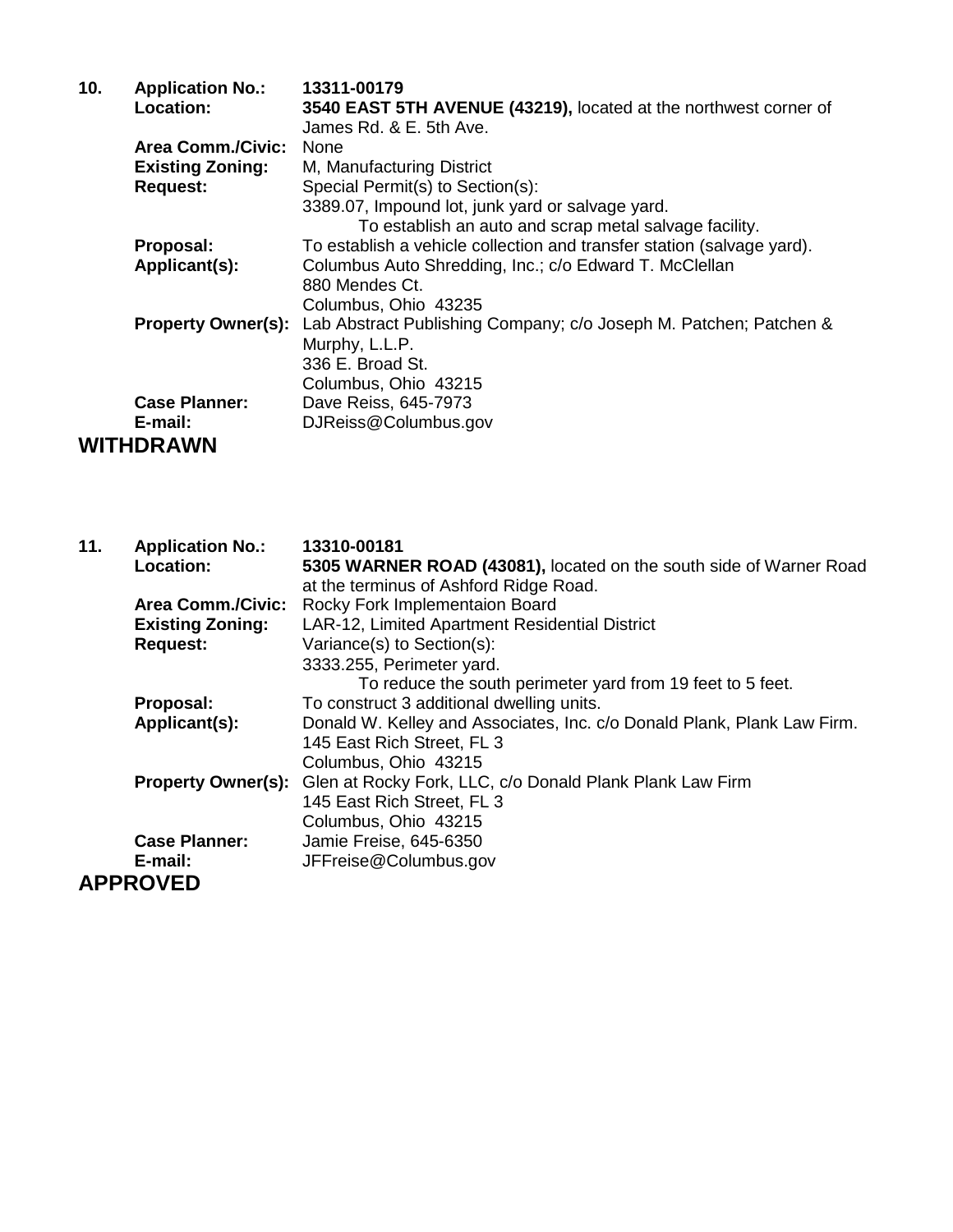| 12. | <b>Application No.:</b>   | 13310-00182                                                    |
|-----|---------------------------|----------------------------------------------------------------|
|     | Location:                 | 2396 FARMERS DRIVE (43235), located at the northeast corner of |
|     |                           | Farmers Drive and Skyline Drive East.                          |
|     | <b>Area Comm./Civic:</b>  | <b>Far Northwest Coalition</b>                                 |
|     | <b>Existing Zoning:</b>   | C-2, Commercial District                                       |
|     | <b>Request:</b>           | Variance(s) to Section(s):                                     |
|     |                           | 3312.49, Minimum numbers of parking spaces required.           |
|     |                           | To increase the maximum number of parking spaces from 990 to   |
|     |                           | 1,100(110).                                                    |
|     | Proposal:                 | To add 167 parking spaces to an existing parking lot.          |
|     | Applicant(s):             | AIF Holding Co., c/o Donald Plank, Plank Law Firm.             |
|     |                           | 145 East Rich Street, FL 3                                     |
|     |                           | Columbus, Ohio 43215                                           |
|     | <b>Property Owner(s):</b> | Applicant                                                      |
|     | <b>Case Planner:</b>      | Jamie Freise, 645-6350                                         |
|     | E-mail:                   | JFFreise@Columbus.gov                                          |
|     | <b>APPROVED</b>           |                                                                |

| 13. | <b>Application No.:</b>   | 13310-00183                                                          |
|-----|---------------------------|----------------------------------------------------------------------|
|     | <b>Location:</b>          | 550 SOUTH HIGH STREET (43215), located at the southeast corner of E. |
|     |                           | Hoster St. & S. High St.                                             |
|     | <b>Area Comm./Civic:</b>  | <b>Brewery District Commission</b>                                   |
|     | <b>Existing Zoning:</b>   | C-4, Commercial District                                             |
|     | <b>Request:</b>           | Variances(s) to Section(s):                                          |
|     |                           | 3312.49, Minimum numbers of parking spaces required.                 |
|     |                           | To reduce the minimum number of additional parking spaces from       |
|     |                           | 10 to 0. (36 spaces are provided.)                                   |
|     |                           | 3312.53, Minimum number of loading spaces required.                  |
|     |                           | To reduce the minimum number of loading spaces from 1 to 0.          |
|     |                           | 3372.605 B., Building design standards.                              |
|     |                           | To allow an existing building with a width of 27 ft. to not meet the |
|     |                           | minimum width requirement for the principal building to be a         |
|     |                           | minimum of 60% of the width of the lot.                              |
|     |                           | 3372.605 D., Building design standards.                              |
|     |                           | To allow the existing primary building frontage to maintain 44% of   |
|     |                           | the primary building frontage, from 2 ft. and 10 ft. above grade, to |
|     |                           | be clear, non-tinted window glass instead of 60%.                    |
|     | Proposal:                 | To establish a catering business.                                    |
|     | Applicant(s):             | Two Caterers; c/o Donald Plank; Plank Law Firm                       |
|     |                           | 145 E. Rich St., 3rd Floor                                           |
|     |                           | Columbus, Ohio 43215                                                 |
|     | <b>Property Owner(s):</b> | Murphy Company; c/o Richard J. Murphy                                |
|     |                           | 455 W. Broad St.                                                     |
|     |                           | Columbus, Ohio 43215                                                 |
|     | <b>Case Planner:</b>      | Dave Reiss, 645-7973                                                 |
|     | E-mail:                   | DJReiss@Columbus.gov                                                 |
|     | <b>APPROVED</b>           |                                                                      |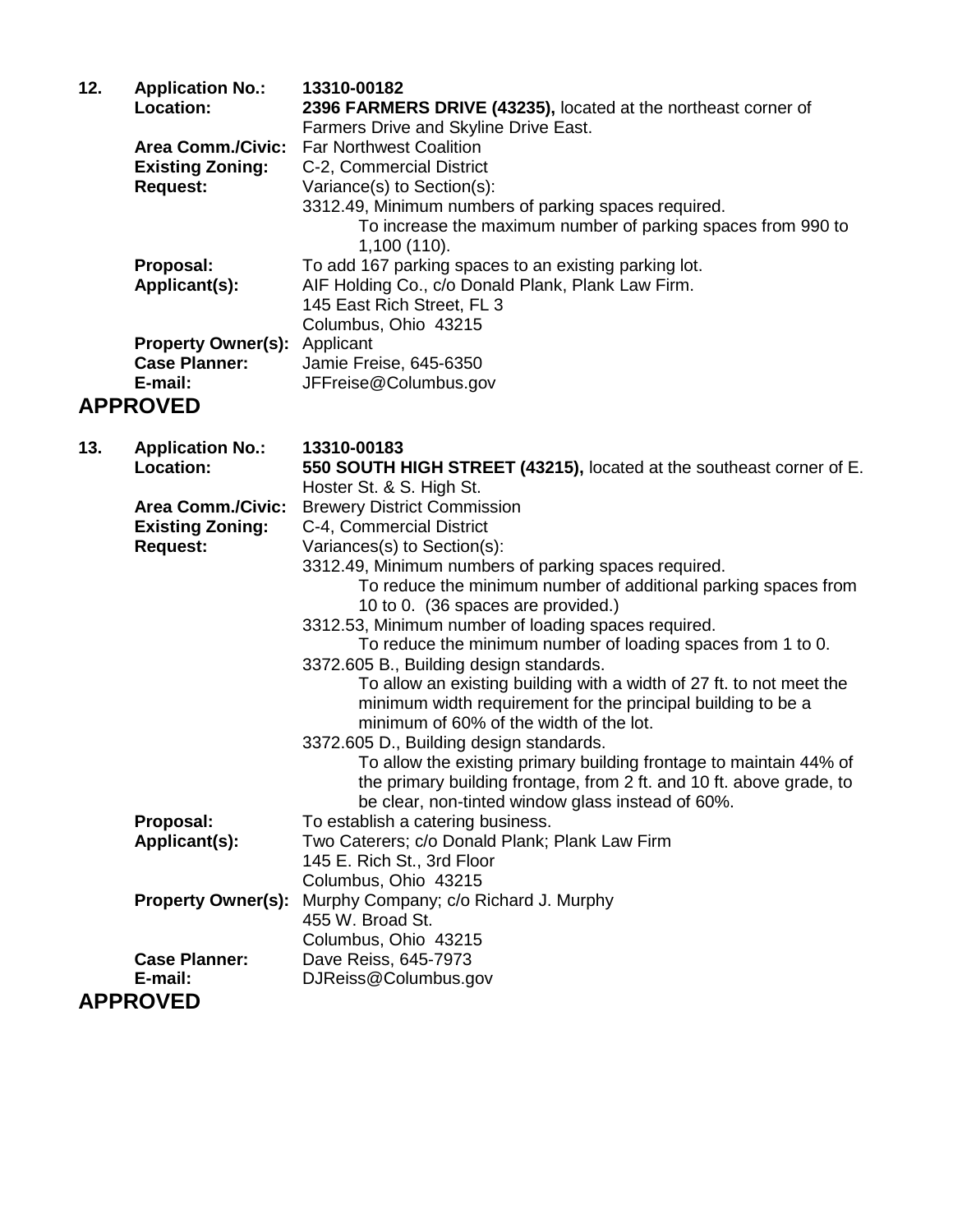| 14. | <b>Application No.:</b>   | 13310-00184                                                                                                                                                   |
|-----|---------------------------|---------------------------------------------------------------------------------------------------------------------------------------------------------------|
|     | Location:                 | 3132 NORTH HIGH STREET (43202), located at the northeast corner of E.                                                                                         |
|     |                           | California Ave. & N. High St.                                                                                                                                 |
|     | <b>Area Comm./Civic:</b>  | <b>Clintonville Area Commission</b>                                                                                                                           |
|     | <b>Existing Zoning:</b>   | C-4, Commercial District                                                                                                                                      |
|     | <b>Request:</b>           | Variance(s) to Section(s):                                                                                                                                    |
|     |                           | 3372.604, Setback requirements.                                                                                                                               |
|     |                           | To allow a portion of the parking lot to be located at the side of the<br>principal building where access to the property is possible from a<br>public alley. |
|     |                           | 3312.49, Minimum numbers of parking spaces required.                                                                                                          |
|     |                           | To reduce the minimum number of parking spaces from 38 to 34.                                                                                                 |
|     | Proposal:                 | To construct a commercial building.                                                                                                                           |
|     | Applicant(s):             | Nelson Yoder, Crawford-Hoying Development Partners; c/o Rick Sicker;                                                                                          |
|     |                           | R.A.S. Civil Engineering, L.L.C.                                                                                                                              |
|     |                           | 4254 Tuller Rd.                                                                                                                                               |
|     |                           | Dublin, Ohio 43017                                                                                                                                            |
|     | <b>Property Owner(s):</b> | Guilford Properties, L.L.C.                                                                                                                                   |
|     |                           | 2988 N. High St.                                                                                                                                              |
|     |                           | Columbus, Ohio 43202                                                                                                                                          |
|     | <b>Case Planner:</b>      | Dave Reiss, 645-7973                                                                                                                                          |
|     | E-mail:                   | DJReiss@Columbus.gov                                                                                                                                          |
|     | <b>APPROVED</b>           |                                                                                                                                                               |

| 15. | <b>Application No.:</b><br>Location:                                   | 13310-00188<br>796 CITY PARK AVENUE (43206), located on the west side of City Park                                                                                                                                                                                                                                                 |
|-----|------------------------------------------------------------------------|------------------------------------------------------------------------------------------------------------------------------------------------------------------------------------------------------------------------------------------------------------------------------------------------------------------------------------|
|     | <b>Area Comm./Civic:</b><br><b>Existing Zoning:</b><br><b>Request:</b> | Ave., approximately 94 ft. north of E. Kossuth St.<br><b>German Village Commision</b><br>R-2F, Residential District<br>Variances(s) to Section(s):<br>3332.25, Maximum side yard required.                                                                                                                                         |
|     |                                                                        | To reduce the sum of the width of the maximum side yard from 20%<br>of the width of the lot to a maximum of 16 ft, to 4.16% of the width<br>of the lot; 1 ft. 4 in. on the north side; 0 ft. on the south side.<br>3332.26, Minimum side yard permitted.<br>To reduce the minimum side yard on the north from 3 ft. to 1 ft. 4 in. |
|     |                                                                        | along the north lot line and to 0 ft. on the south lot line.<br>3321.05, Vision clearance.<br>To reduce the vision clearance from a 10 ft. clear vision triangle to a<br>0 ft. clear vision triangle for a driveway to a street.                                                                                                   |
|     | Proposal:<br>Applicant(s):                                             | To establish an off-street parking space for a single-family residence.<br>Minh (Kevin) Nguyen<br>796 City Park Ave.<br>Columbus, Ohio 43206                                                                                                                                                                                       |
|     | <b>Property Owner(s):</b><br><b>Case Planner:</b><br>E-mail:           | Same as applicant.<br>Dave Reiss, 645-7973<br>DJReiss@Columbus.gov                                                                                                                                                                                                                                                                 |
|     | <b>APPROVED</b>                                                        |                                                                                                                                                                                                                                                                                                                                    |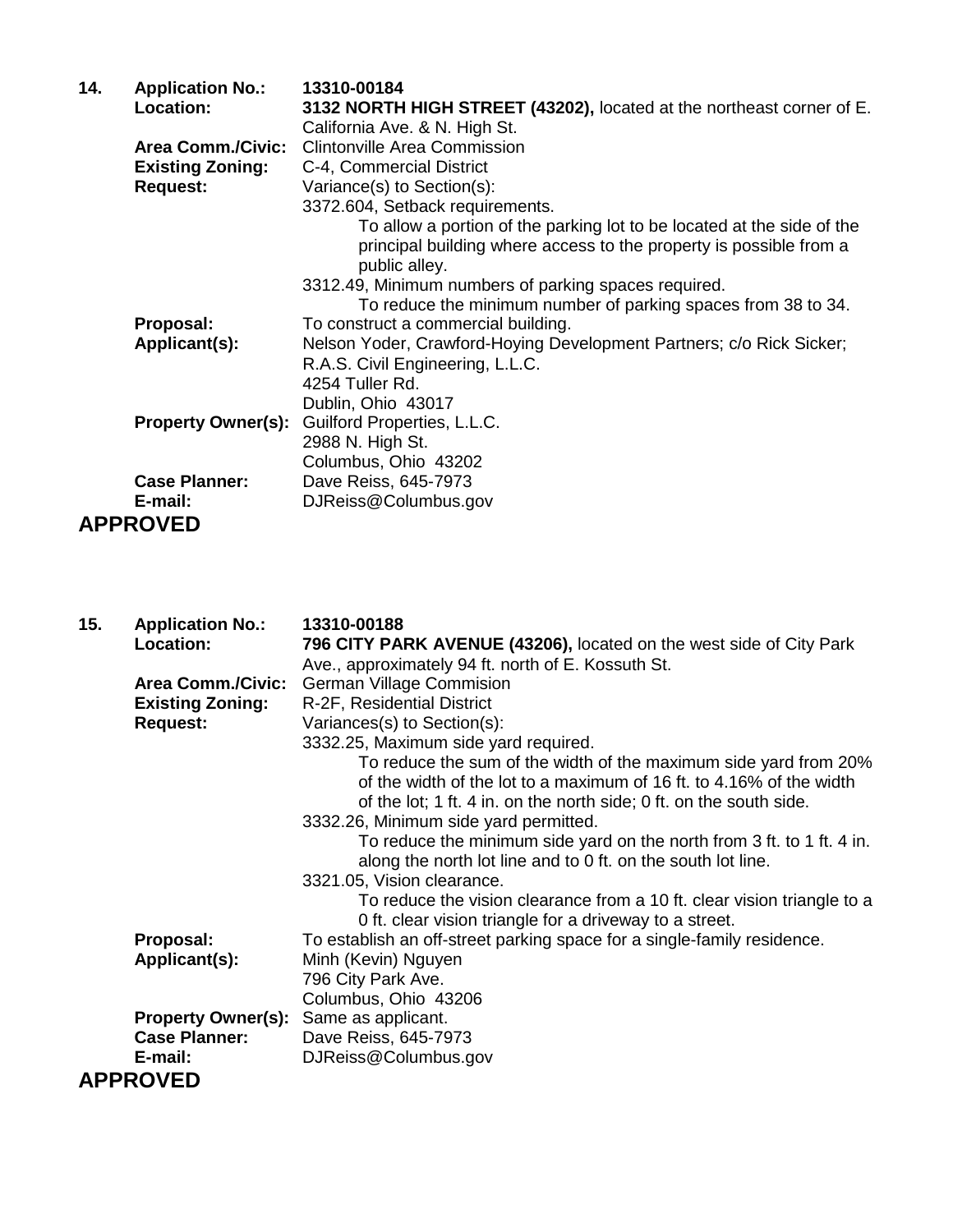| 16. | <b>Application No.:</b>   | 13310-00189                                                            |
|-----|---------------------------|------------------------------------------------------------------------|
|     | <b>Location:</b>          | 231 NORTH 21ST STREET (43203), located on the west side of N. 21st     |
|     |                           | St., approximately 730 ft. north of E. Long St.                        |
|     | <b>Area Comm./Civic:</b>  | Near East Area Commission                                              |
|     | <b>Existing Zoning:</b>   | R-2F, Residential District                                             |
|     | <b>Request:</b>           | Variance(s) to Section(s):                                             |
|     |                           | 3332.18, Basis of computing area.                                      |
|     |                           | To allow a dwelling and detached garage to occupy greater than         |
|     |                           | 50% of the lot area; to allow the buildings to occupy 53.8% of the lot |
|     |                           | area.                                                                  |
|     | Proposal:                 | To construct a 484 sq. ft. detached garage.                            |
|     | Applicant(s):             | Emily Moser; c/o Columbus Housing Partnership, Inc.                    |
|     |                           | 562 E. Main St.                                                        |
|     |                           | Columbus, Ohio 43215                                                   |
|     | <b>Property Owner(s):</b> | Same as applicant.                                                     |
|     | <b>Case Planner:</b>      | Dave Reiss, 645-7973                                                   |
|     | E-mail:                   | DJReiss@Columbus.gov                                                   |
|     | <b>APPROVED</b>           |                                                                        |

| 17.           | <b>Application No.:</b>  | 13310-00191                                                                 |
|---------------|--------------------------|-----------------------------------------------------------------------------|
|               | Location:                | 937-949 WEST THIRD AVENUE (43212), located at the southeast corner          |
|               |                          | of West Third Ave, and Dover Ave.                                           |
|               | <b>Area Comm./Civic:</b> | 5th by Northwest Area Commission                                            |
|               | <b>Existing Zoning:</b>  | M, Manufacturing District                                                   |
|               | <b>Request:</b>          | Variance(s) to Section(s):                                                  |
|               |                          | 3312.49, Minimum numbers of parking spaces required.                        |
|               |                          | To reduce the minimum number of required parking spaces from<br>159 to $0.$ |
|               | Proposal:                | To convert 9,800 sq.ft of existing commercial space to restaurant and       |
|               |                          | construct an 1,800 sq.ft patio.                                             |
|               | Applicant(s):            | James R. Rishel                                                             |
|               |                          | 300 E. Broad Street, Ste. 450                                               |
|               |                          | Columbus, Ohio 43215                                                        |
|               |                          | <b>Property Owner(s):</b> CER Real Estate Investments, LLC                  |
|               |                          | 580 North Fourth Street, Ste 120                                            |
|               |                          | Columbus, Ohio 43215                                                        |
|               | <b>Case Planner:</b>     | Jamie Freise, 645-6350                                                      |
|               | E-mail:                  | JFFreise@Columbus.gov                                                       |
| <b>TABLED</b> |                          |                                                                             |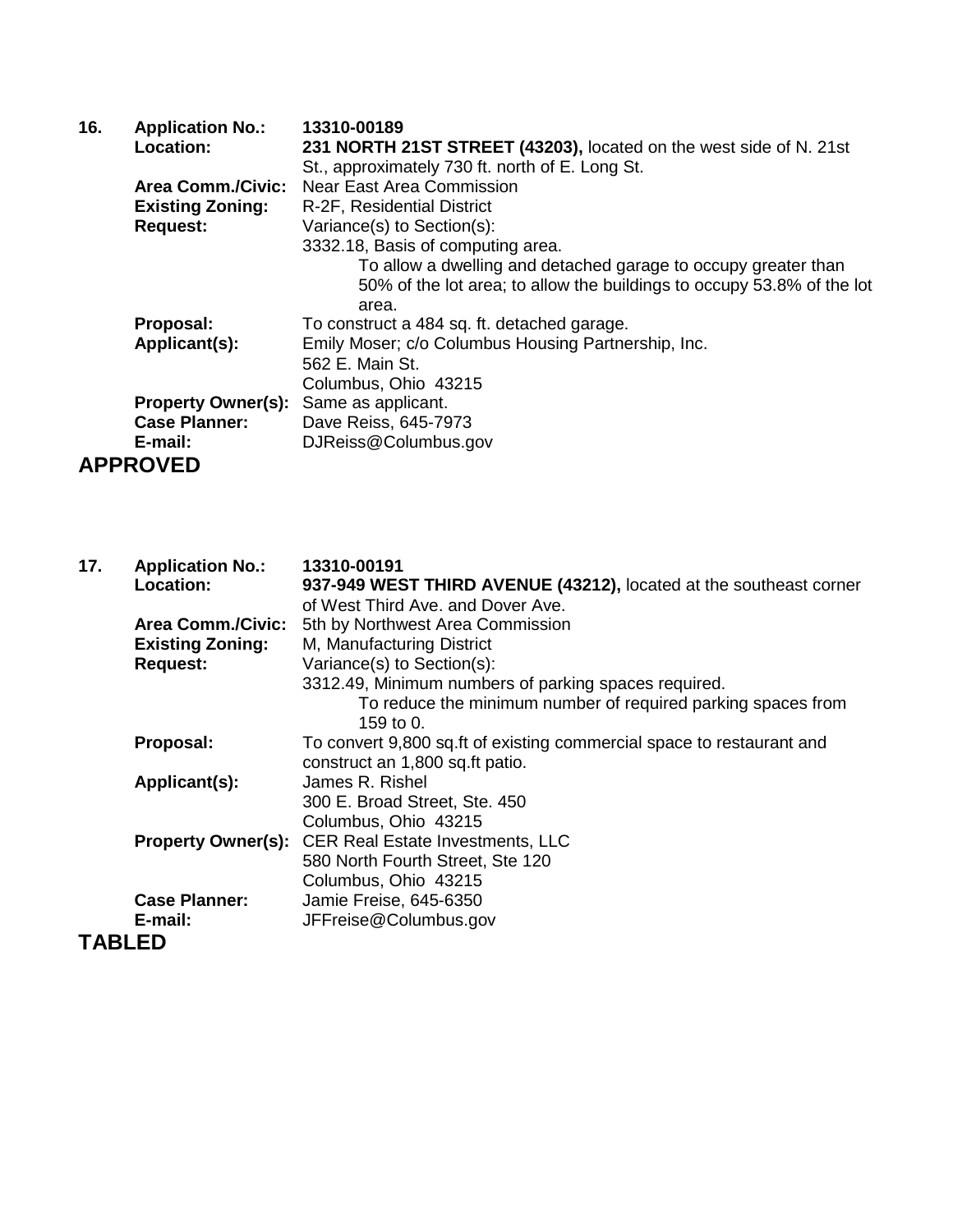| 18.           | <b>Application No.:</b><br><b>Location:</b> | 13310-00193<br>45 OAKLAND PARK AVENUE (43214), located at the southeast corner of<br>Oakland Park Avenue and Broadway Place |
|---------------|---------------------------------------------|-----------------------------------------------------------------------------------------------------------------------------|
|               | <b>Area Comm./Civic:</b>                    | <b>Clintonville Area Commission</b>                                                                                         |
|               | <b>Existing Zoning:</b>                     | R-3, Residential District                                                                                                   |
|               | <b>Request:</b>                             | Variance(s) to Section(s):                                                                                                  |
|               |                                             | 3332.26, Minimum side yard permitted.                                                                                       |
|               |                                             | To reduce the minimum side yard from 5 feet to 0 feet.                                                                      |
|               |                                             | 3332.27, Rear yard.                                                                                                         |
|               |                                             | To reduce the minimum rear yard from 25% (1,576 sq.ft.) to 23%                                                              |
|               |                                             | $(1,497$ sq.ft.).                                                                                                           |
|               | Proposal:                                   | To raze and rebuild a residential garage.                                                                                   |
|               | Applicant(s):                               | <b>Andrew Oswalt</b>                                                                                                        |
|               |                                             | 45 Oakland Park Avenue                                                                                                      |
|               |                                             | Columbus, Ohio 43214                                                                                                        |
|               | <b>Property Owner(s):</b>                   | Applicant                                                                                                                   |
|               | <b>Case Planner:</b>                        | Jamie Freise, 645-6350                                                                                                      |
|               | E-mail:                                     | JFFreise@Columbus.gov                                                                                                       |
|               | <b>APPROVED</b>                             |                                                                                                                             |
| 19.           | <b>Application No.:</b>                     | 13311-00107                                                                                                                 |
|               | Location:                                   | 1974 WATKINS ROAD (43207), located at the northwest corner of New                                                           |
|               |                                             | World Dr. & Watkins Rd.                                                                                                     |
|               | <b>Area Comm./Civic:</b>                    | Far South Area Commission                                                                                                   |
|               | <b>Existing Zoning:</b>                     | M-1, Manufacturing, and L-M, and L-M-1, Limited Manufacturing Districts                                                     |
|               | <b>Request:</b>                             | Variances & Special Permit to Section:<br>3389.034, Compost facility.                                                       |
|               |                                             | To permit the establishment of a compost facility.                                                                          |
|               |                                             | 3389.07, Impound lot, junk yard or salvage yard.                                                                            |
|               |                                             | To permit the establishment of a recycling facility.                                                                        |
|               |                                             | 3365.17, Location requirements.                                                                                             |
|               |                                             | To allow a more objectionable use (recycling) to be located within                                                          |
|               |                                             | 600 ft. of the boundaries of any residential or apartment residential                                                       |
|               |                                             | use from the property lines containing the permitted use.                                                                   |
|               | Proposal:                                   | To allow the establishment of a composting and recycling facility.                                                          |
|               | Applicant(s):                               | Susan E. Enneking, Trustee; c/o Laura MacGregor Comek                                                                       |
|               |                                             | 500 S. Front St., 12th Floor                                                                                                |
|               |                                             | Columbus, Ohio 43215                                                                                                        |
|               | <b>Property Owner(s):</b>                   | Susan E. Enneking, Trustee; Viking Properties; Viking Real Estate, Ltd.                                                     |
|               |                                             | and; Guy Wolfenbarger                                                                                                       |
|               |                                             | 3663 Alum Creek Dr.                                                                                                         |
|               |                                             | Columbus, Ohio 43207                                                                                                        |
|               | <b>Case Planner:</b>                        | Dave Reiss, 645-7973                                                                                                        |
|               | E-mail:                                     | DJReiss@Columbus.gov                                                                                                        |
| <b>TABLED</b> |                                             |                                                                                                                             |